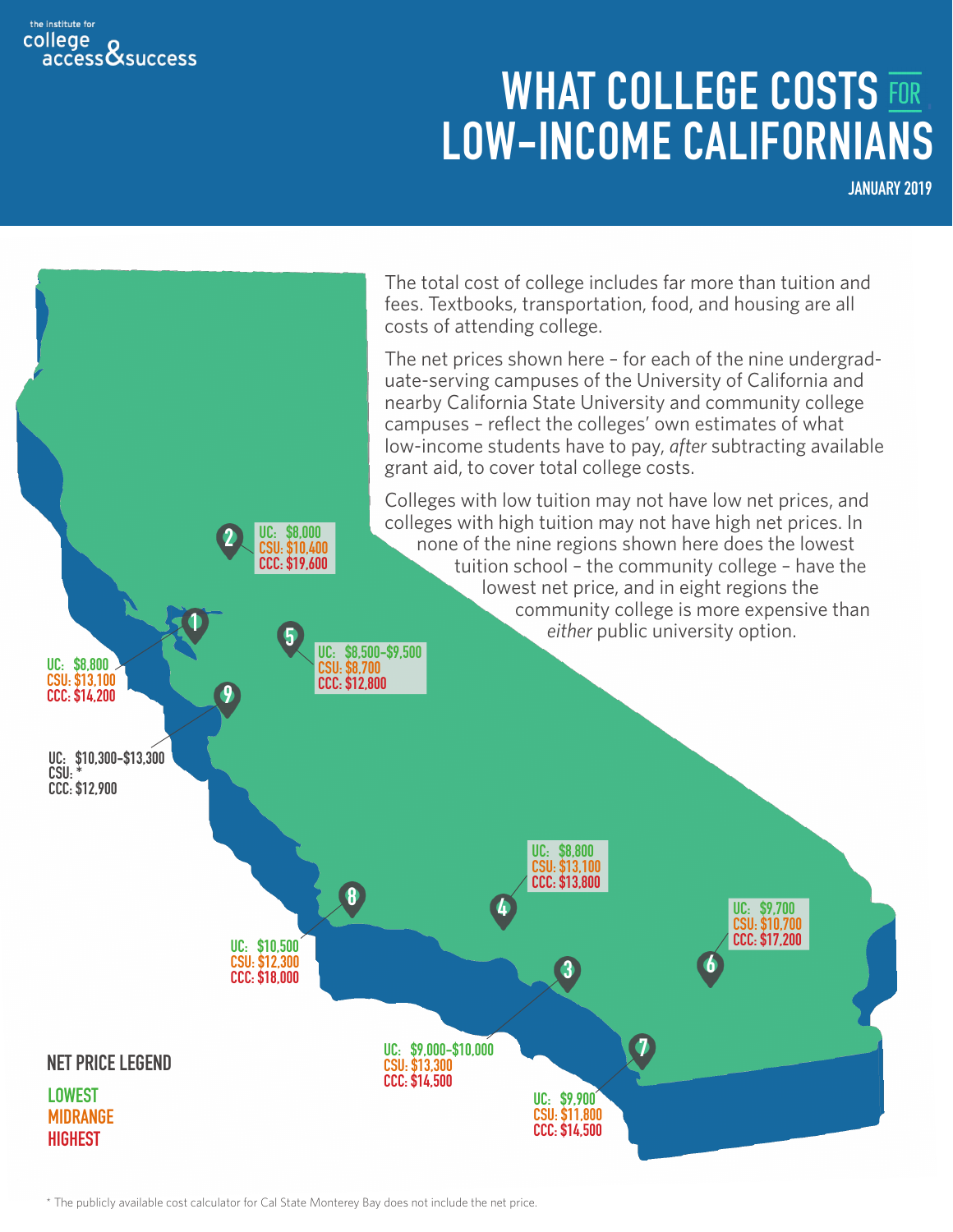# **How Can Lower Tuition Colleges Have Higher Net Prices?**

The total costs of college are not nearly as different for students across the segments as their tuition charges might suggest. The California Student Aid Commission estimates that in [2017-18](https://www.csac.ca.gov/sites/main/files/file-attachments/2017-18_studentexpensebudget.pdf ), students at any college living off campus without parents – the way that most students at all three public segments live – incurred over \$19,000 in non-tuition costs. After adding these costs to the tuition and fees charged by each college, compared to the total cost of attending a California Community College (CCC), the total cost of college was only 23 percent more at California State University (CSU) and 56 percent more at University of California (UC).

The amount of grant aid available to students at each college also influences net prices. Grant aid – money that does not need to be repaid – reduces the amount that students need to pay out of pocket for college, and the amounts of grant aid available at each college type are quite different. In 2017-18, the average amount of grant aid available per low-income student (i.e., Pell Grant recipient) was approximately \$5,800 at CCCs, \$10,600 at CSU, and \$27,500 at UC. Per full-time equivalent (FTE) student, the average amount of grant aid was approximately \$2,300 at CCCs, \$6,700 at CSU, and \$10,800 at UC.

These wide disparities in grant aid, combined with the proportionally narrower disparities in total college costs, explain why the lowest tuition colleges in California are often the most expensive. UC students' total costs are 56 percent more than CCC students' total costs, but UC students get 300+ percent more grant aid. The additional grant aid more than covers the cost difference between the colleges, leaving UC students better positioned to attend college full time without excessive work or debt.

| Table 1: Average Grant Aid Per Undergraduate Student At California Public Colleges, 2017-18 |                |                                |                     |                    |              |  |  |  |
|---------------------------------------------------------------------------------------------|----------------|--------------------------------|---------------------|--------------------|--------------|--|--|--|
|                                                                                             | <b>Segment</b> | Institutional<br><b>Grants</b> | <b>State Grants</b> | <b>Pell Grants</b> | <b>TOTAL</b> |  |  |  |
|                                                                                             | CCC            | \$1,700                        | \$600               | \$3,500            | \$5,800      |  |  |  |
| Per Pell<br><b>Recipient</b>                                                                | <b>CSU</b>     | \$2,900                        | \$3,200             | \$4,500            | \$10,600     |  |  |  |
|                                                                                             | UC             | \$10,600                       | \$12,000            | \$4,900            | \$27,500     |  |  |  |
|                                                                                             | CCC            | \$700                          | \$200               | \$1,400            | \$2,300      |  |  |  |
| <b>Per FTE</b>                                                                              | CSU            | \$1,900                        | \$2,000             | \$2,800            | \$6,700      |  |  |  |
|                                                                                             | UC             | \$4,200                        | \$4,700             | \$1,900            | \$10,800     |  |  |  |

**Notes**: Calculations based on data from the California Community Colleges Chancellor's Office's Data Mart, California Department of Finance, the California Governor's 2017-18 state budget summary, the California Student Aid Commission, the California State University Office of the Chancellor, the Federal Student Aid Data Center, and the University of California Office of the President. For community colleges, state aid includes Cal Grants, and Full-Time Student Success Grants and Community College Completion Grants (consolidated in the 2018- 19 state budget into the Student Success Completion Grant); for CSU and UC, it includes Cal Grants and Middle Class Scholarships. Grant aid per student are intended to show relative aid availability for students at different colleges, not suggest average amounts of aid received by any given student. All figures are rounded to the nearest \$100. Totals may not add up to sum of individual categories due to rounding.

# **What Are the Implications of High Net Prices for Students?**

Students pay their net prices by tapping their own family resources (income or savings), working to earn money, or borrowing loans. Students' ability to contribute towards college costs is most typically measured through a federal calculation of 'expected family contribution' or EFC. The lowest income students have EFCs of zero, meaning that the federal government estimates they cannot afford to put any resources towards college costs.

After student and family contributions, many students work to earn money to cover their costs. While there is some research that suggests working a modest amount while enrolled is not harmful, and may indeed be helpful, the research is very clear that working too much is detrimental to student success. More specifically, students who work more than 20 hours per week are much less likely to graduate than those who work less.<sup>1</sup>

<sup>1</sup> For more on how working long hours can impede academic success, see: King, Jacqueline E. 2002. *Crucial Choices: How Students' Financial Decisions Affect Their Academic Success*. American Council on Education. http://bit.ly/1RVX00b. Perna, Laura. 2010. *Understanding the Working College Student*. American Association of University Professors. http://bit.ly/1UO6zEa. Torres, Vasti, Jacob P. K. Gross, and Afet Dadashova. 2010. *Traditional-Age Students Becoming At-Risk: Does Working Threaten College Students' Academic Success?* http://bit.ly/1qyI6Gd.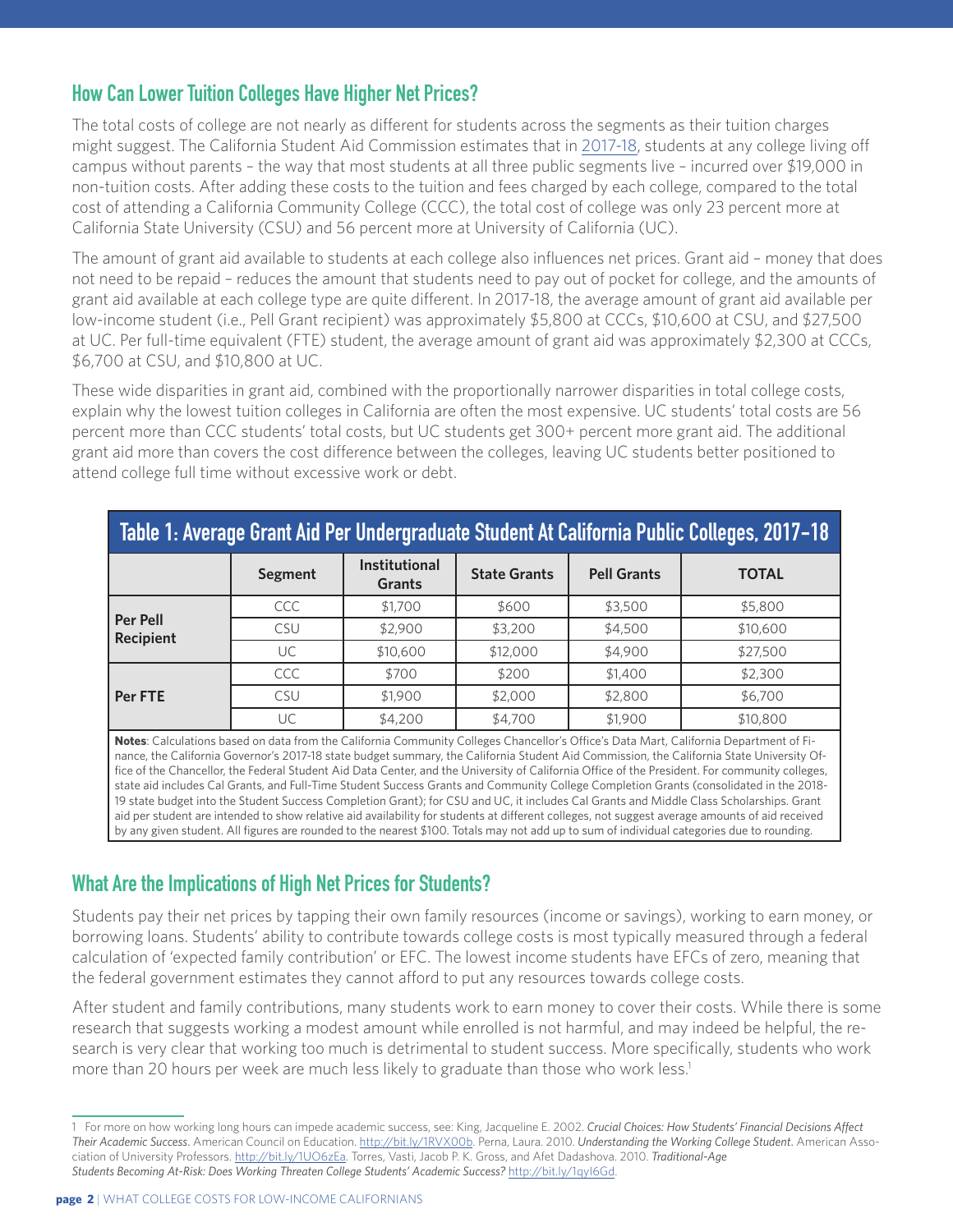Table 2 shows how many hours of work it would take each week throughout the academic year to cover the net prices shown in the map. At the vast majority of the public colleges in this analysis, low-income students would need to work at least 20 hours per week to cover the net price, and at more than half at least 25 hours are needed.

| Table 2: Number of Weekly Work Hours Needed for Low-Income Students to Earn the Net Cost                                                                                                                                             |                 |              |               |                       |               |                  |                  |                                |                   |  |
|--------------------------------------------------------------------------------------------------------------------------------------------------------------------------------------------------------------------------------------|-----------------|--------------|---------------|-----------------------|---------------|------------------|------------------|--------------------------------|-------------------|--|
| Region                                                                                                                                                                                                                               | <b>Berkeley</b> | <b>Davis</b> | <b>Irvine</b> | Los<br><b>Angeles</b> | <b>Merced</b> | <b>Riverside</b> | <b>San Diego</b> | <b>Santa</b><br><b>Barbara</b> | <b>Santa Cruz</b> |  |
| <b>UC</b>                                                                                                                                                                                                                            | 19              |              | 20            | 19                    | 19            | 21               | 21               | 22                             | 25                |  |
| <b>CSU</b>                                                                                                                                                                                                                           | 28              | 22           | 28            | 28                    | 19            | 23               | 25               | 26                             |                   |  |
| <b>CCC</b>                                                                                                                                                                                                                           | 30              | 42           | 31            | 29                    | 27            | 37               | 31               | 38                             | 28                |  |
| Notes: Assumes the student is working 39 weeks out of the year (the number of weeks in a nine month academic calendar) for \$12.00 per hour in order to meet<br>the costs shown in the map. Figures are rounded to the nearest hour. |                 |              |               |                       |               |                  |                  |                                |                   |  |

\*Publicly available cost calculator does not include net price.

Many students reduce their need to work by borrowing. Table 3 shows borrowing rates for each of the colleges shown in the map. These rates are for all undergraduates, and likely underestimate borrowing rates among low-income students who are more likely to borrow.

| Table 3: Share of Undergraduates Borrowing Federal Student Loans, 2016-17                                         |                 |              |               |                              |               |                  |                  |                         |            |
|-------------------------------------------------------------------------------------------------------------------|-----------------|--------------|---------------|------------------------------|---------------|------------------|------------------|-------------------------|------------|
| Region                                                                                                            | <b>Berkelev</b> | <b>Davis</b> | <b>Irvine</b> | <b>Los</b><br><b>Angeles</b> | <b>Merced</b> | <b>Riverside</b> | <b>San Diego</b> | Santa<br><b>Barbara</b> | Santa Cruz |
| UC.                                                                                                               | 24%             | 36%          | 36%           | 33%                          | 50%           | 50%              | 36%              | 36%                     | 46%        |
| <b>CSU</b>                                                                                                        | 37%             | 36%          | 30%           | 33%                          | 37%           | 35%              | 31%              | 41%                     | 45%        |
| <b>CCC</b>                                                                                                        | 2%              | 0%           | $1\%$         | $1\%$                        | 0%            | 2%               | $1\%$            | 9%                      | 2%         |
| Notes: Eigures from the LLS, Department of Education College Navigator for 2016 17 the mest recent data available |                 |              |               |                              |               |                  |                  |                         |            |

**Notes**: Figures from the U.S. Department of Education, College Navigator for 2016-17, the most recent data available.

Students who are unable to cover their net price with a manageable amount of part-time work, and who are uninterested in borrowing loans, may reduce their enrollment intensity to make more time for employment. Table 4 shows the share of undergraduate students at each college that attends full time. Full-time enrollment rates at the community colleges are much lower than at the universities. While many community college students choose to enroll part time, the fact that their net prices are more than what could reasonably be covered with part time work, in addition to the fact that few community college students borrow loans, indicates that attending full time may not be a viable option.

| Table 4: Share of Undergraduates Enrolled Full Time, 2016-17                                                                          |                 |              |               |                              |               |                  |                  |                         |              |
|---------------------------------------------------------------------------------------------------------------------------------------|-----------------|--------------|---------------|------------------------------|---------------|------------------|------------------|-------------------------|--------------|
| Region                                                                                                                                | <b>Berkelev</b> | <b>Davis</b> | <b>Irvine</b> | <b>Los</b><br><b>Angeles</b> | <b>Merced</b> | <b>Riverside</b> | <b>San Diego</b> | Santa<br><b>Barbara</b> | Santa Cruz I |
| <b>UC</b>                                                                                                                             | 96%             | 97%          | 98%           | 98%                          | 99%           | 98%              | 98%              | 98%                     | 97%          |
| <b>CSU</b>                                                                                                                            | 86%             | 83%          | 81%           | 85%                          | 84%           | 89%              | 89%              | 83%                     | 90%          |
| <b>CCC</b>                                                                                                                            | 18%             | 21%          | 36%           | 37%                          | 43%           | 28%              | 18%              | 40%                     | 35%          |
| $\blacksquare$ Netse: Equippe from the LLS, Department of Education, College Navigator for Eall 2017, the meet recent data available. |                 |              |               |                              |               |                  |                  |                         |              |

Department of Education, College Navigator for Fall 2017, the most recent data available.